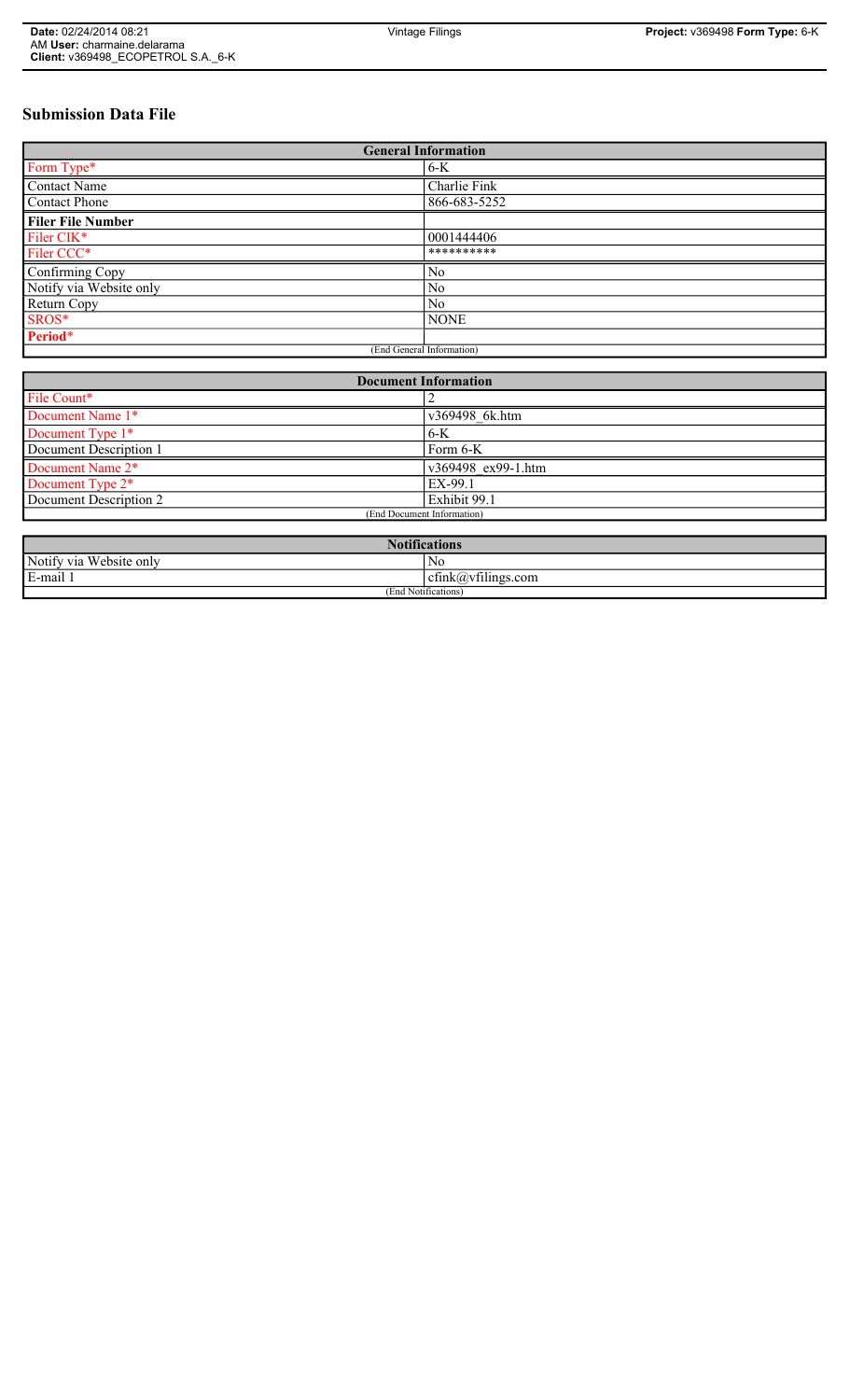**File:** v369498\_6k.htm **Type:** 6-K **Pg:** 1 of 2

## **SECURITIES AND EXCHANGE COMMISSION Washington, D.C. 20549**

**FORM 6-K**

### **REPORT OF FOREIGN PRIVATE ISSUER PURSUANT TO RULE 13a-16 OR 15d-16 OF THE SECURITIES EXCHANGE ACT OF 1934**

February, 2014

Commission File Number: 333-153452

**ECOPETROL S.A.**

*(Exact name of registrant as specified in its Charter)*

Carrera 7 No. 37 – 69 BOGOTA – COLOMBIA

*(Address of registrant's principal executive offices)*

Indicate by check mark whether the registrant files or will file annual reports under cover Form 20-F or Form 40-F.

Form 20-F  $\boxtimes$  Form 40-F  $\Box$ 

Indicate by check mark if the registrant is submitting the Form 6-K in paper as permitted by Regulation S-T Rule 101(b)(1):

Indicate by check mark if the registrant is submitting the Form 6-K in paper as permitted by Regulation S-T Rule 101(b)(7):

 $Yes$   $\Box$  No  $X$ 

 $Yes$   $\Box$  No  $X$ 

Indicate by check mark whether by furnishing the information contained in this Form, the registrant is also thereby furnishing the information to the Commission pursuant to Rule 12g3-2(b) under the Securities Exchange Act of 1934.

 $Yes$   $\square$  No  $X$ 

If "Yes" is marked, indicate below the file number assigned to the registrant in connection with Rule 12g3-2(b): 82-  $N/A$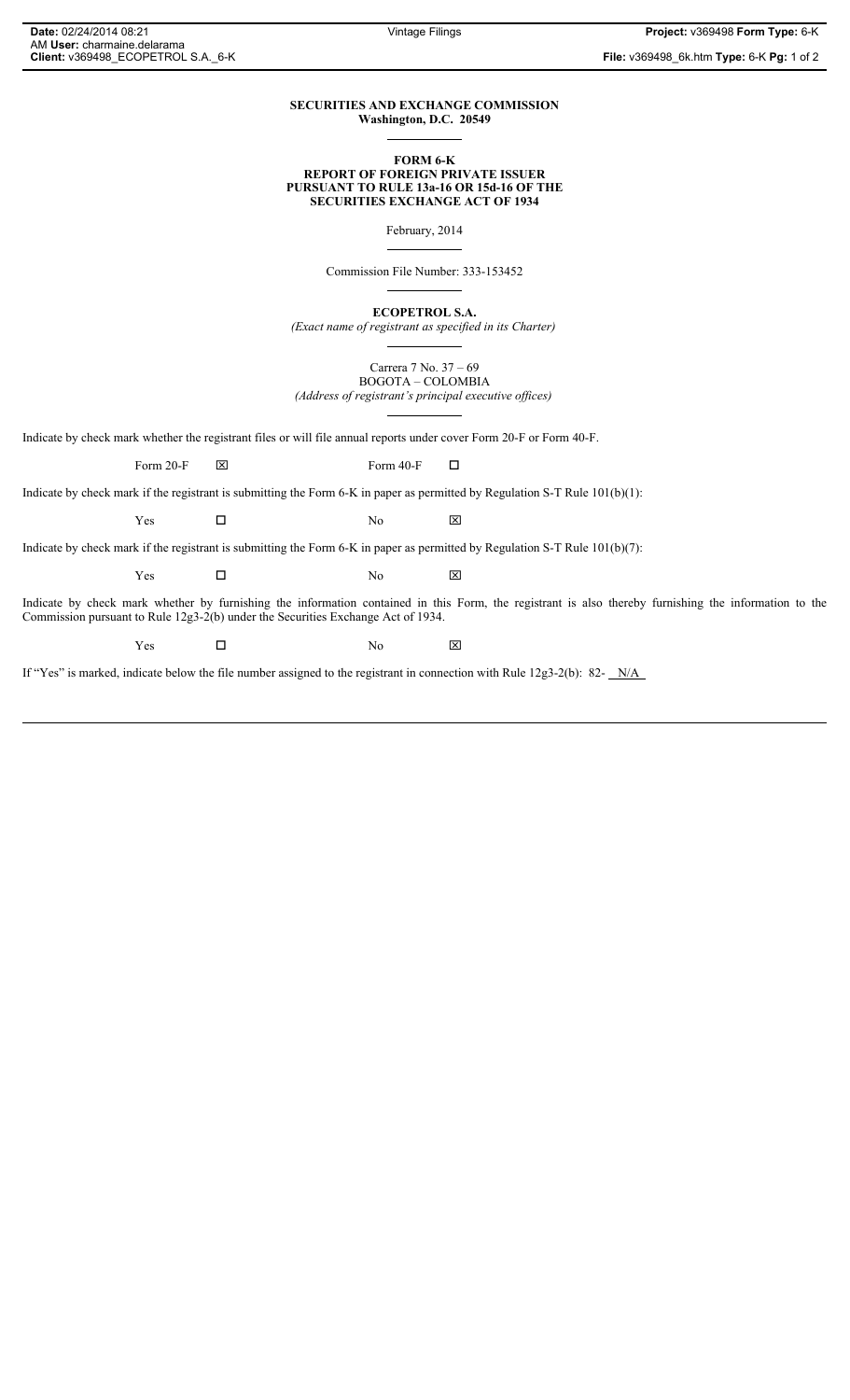## **SIGNATURE**

Pursuant to the requirements of the Securities Exchange Act of 1934, the Registrant has duly caused this report to be signed on its behalf by the undersigned, thereto duly authorized.

Date: February 24, 2014

Ecopetrol S.A.

By: /s/ Magda Manosalva Name: Magda Manosalva Title: Chief Financial Officer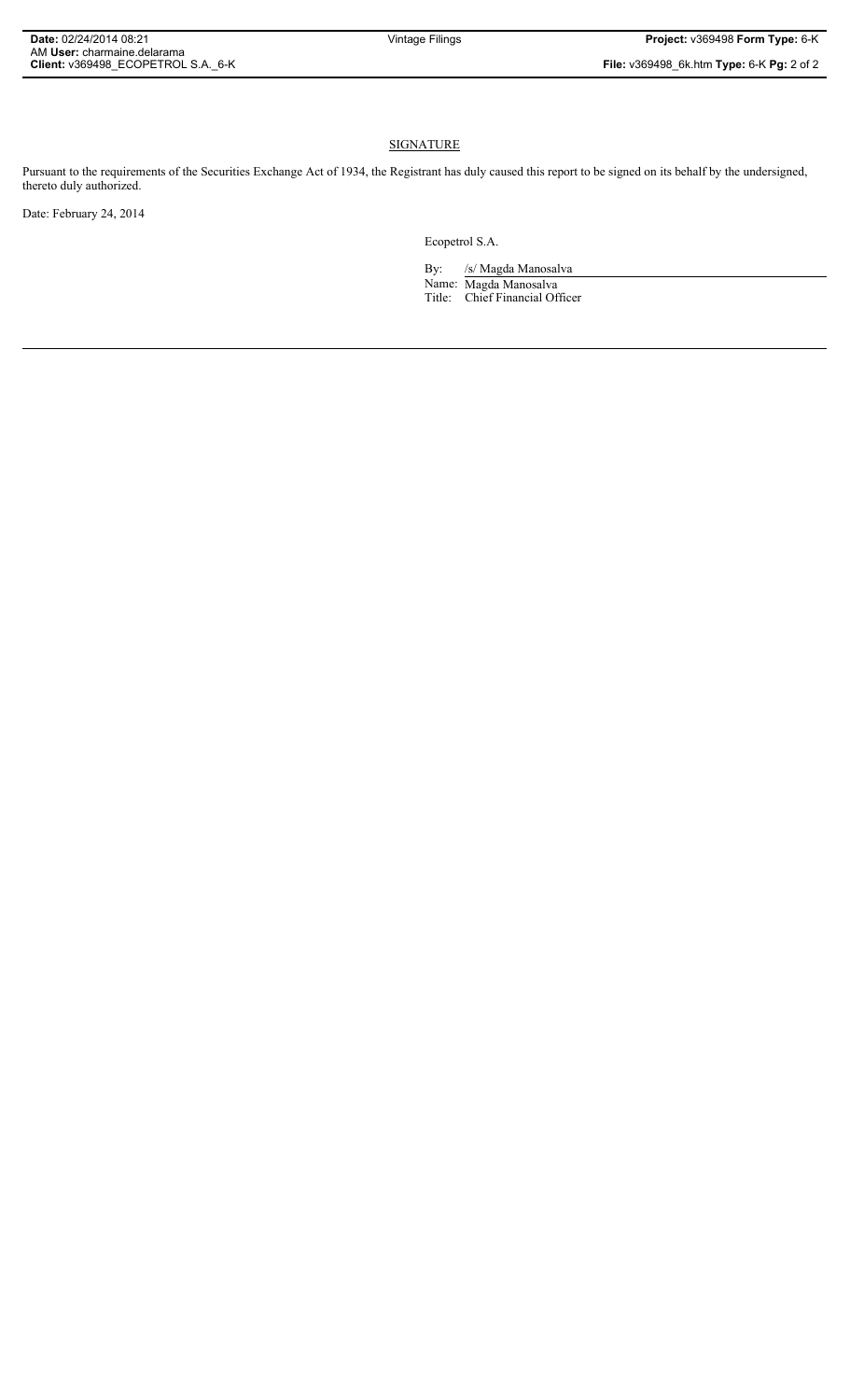#### **Annual General Shareholders' Meeting of ECOPETROL S.A.**

The Chief Executive Officer of Ecopetrol S.A. hereby calls on Shareholders to attend the Annual General Shareholders' Meeting to be held on Wednesday, March 26, 2014, starting at 9 a.m., at the International Center of Business and Exhibitions (Centro Internacional de Negocios y Exposiciones, Corferias), located on Carrera 37 No. 24 – 67, Bogota, Colombia.

The agenda for the meeting will be:

- 1. Safety guidelines
- 2. Quorum Verification<br>3. Opening by the Chief
- 3. Opening by the Chief Executive Officer<br>4. Approval of the Agenda
- 4. Approval of the Agenda<br>5. Appointment of the Mee
- 5. Appointment of the Meeting's President
- 6. Appointment of the Commission in charge of scrutinizing elections and polling
- 7. Appointment of the Commission in charge of reviewing and approving the minutes of the meeting
- 8. Presentation of the report concerning the Board of Directors' activities, the Board's evaluation of the Chief Executive Officer's performance, as well as the company's compliance with the corporate governance code
- 9. Presentation of 2013 performance report by the Board of Directors and by the Chief Executive Officer of ECOPETROL S.A.
- 10. Report by the Minority Shareholders Representative
- 11. Review and consideration of ECOPETROL S.A.'s financial statements and consolidated financial statements as of December 31, 2013
- 12. Review of the External Auditor's Report
- 13. Approval of reports presented by the Management, and the External Auditor and approval of Financial Statements
- 14. Approval of proposal for dividend distribution
- 15. Election of the External Auditor and assignment of remuneration
- 16. Election of the Board of Directors
- 17. Propositions and miscellaneous

As from March 4, 2014, shareholders will exercise the right to inspect the books and documents that the Colombian Commercial Code refers to. This information may be consulted at the Company's main offices (Calle 37 No. 8-43 Bogota, Colombia), in a time schedule from 7:30 a.m. to 4:00 p.m. The integrated sustainable performance report may be consulted on Ecopetrol Web site.

The résumés of candidates for the Board of Directors and for the External Auditor are available to the shareholders on Ecopetrol Web site.

Shareholders that may not attend the Shareholders´ Meeting may be represented through a proxy, granted in writing, which gathers the requisites established in Colombian Commercial Law. Shareholders may download from the Web site the proxy models that may be used.

Except for the cases of legal representation, managers and employees of Ecopetrol S.A. shall not represent shares other than their own, while in exercise of their posts, or substitute the powers of attorney conferred to them. Neither shall they be able to vote on the year-end financial statements.

In all events, shareholders representation shall strictly comply with the rules established under Colombian Securities Law and Regulations, regarding illegal, unauthorized and unsafe practices of the issuers of securities.

#### **JAVIER G. GUTIÉRREZ PEMBERTHY Chief Executive Officer**